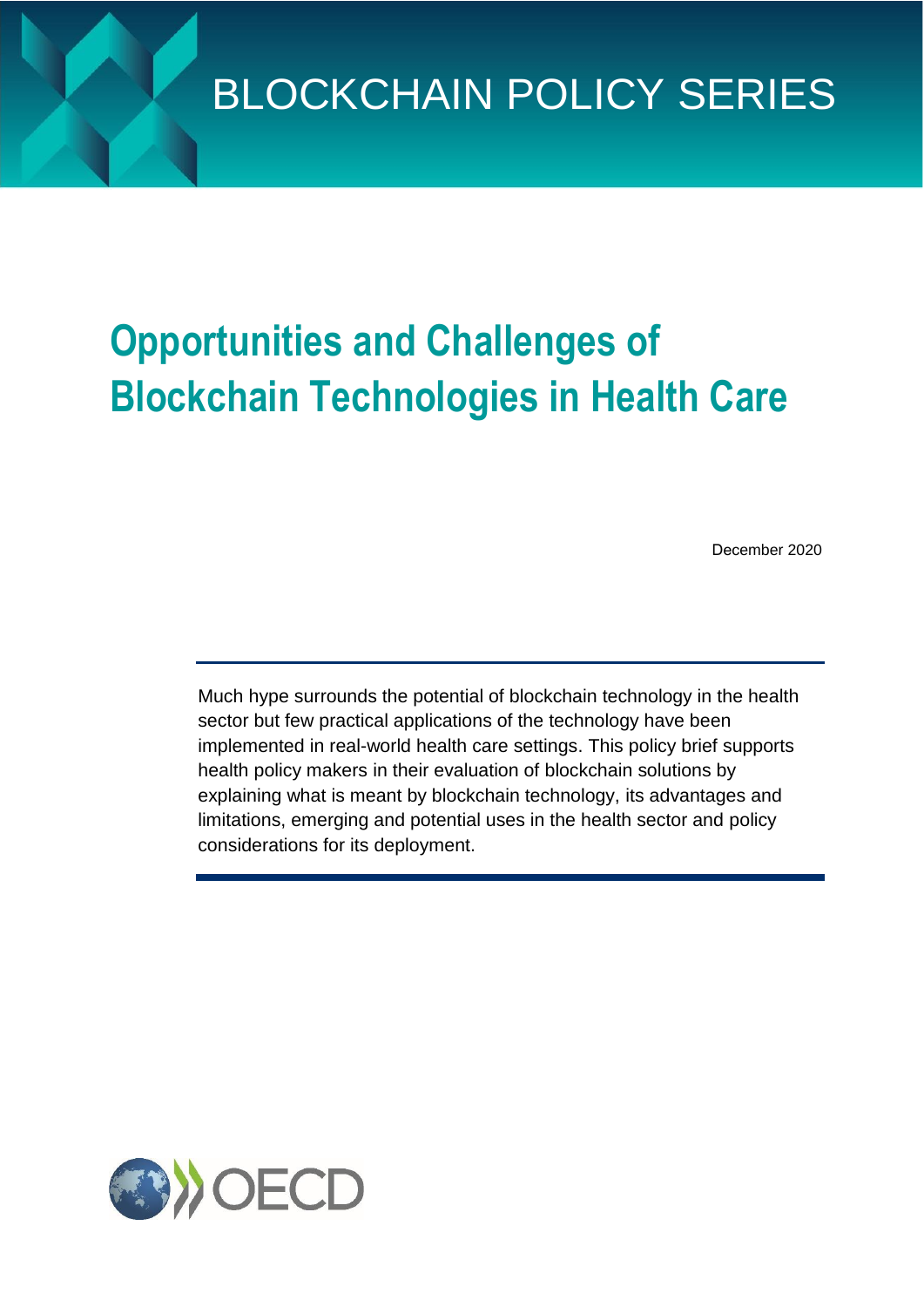## **Key Findings**

- Blockchain is a relatively new technology for managing electronic data that has the potential to support transparency and accountability. A blockchain is a ledger of transactions where an identical copy of the ledger is visible to all the members of a computer network.
- Blockchain is best suited to transactions with a lightweight digital footprint where transparency and immutability are an advantage. In the health sector, blockchains may be particularly useful for identity verification; medical and pharmaceutical supply chain management; and managing dynamic patient consent and data sharing and access permissions.
- Blockchain-enabled tools are emerging to combat the COVID-19 pandemic, such as an identity management system in support of contact tracing in South Korea and a system to support sharing data and software code for research purposes. Blockchain has also been used or proposed for supply chain management for medications, medical supplies and for a future vaccine.
- Hype surrounds the potential of blockchain technology in the health sector and its usefulness can be overstated. Most published research on the use of blockchain in the health sector presents theoretical frameworks, architectures, or models with few technical details. There is seldom a prototype or pilot implementation to learn from. Deployment of blockchain technology in health at a national scale is rare.
- To meet information needs and policy goals, blockchain should be deployed where it is best suited and in combination with other technologies within a well-governed health information system.
- Importantly, Blockchain is ill-suited to storing high-volume data due to the computational and capacity constraints of replicating the blockchain across every network participant (node). Storing large records on the blockchain, such as full electronic medical records or genetic data records, would be inefficient and costly. It is also difficult to query data within a blockchain, limiting clinical, statistical and research uses of data.
- Further, storing personal health data 'on chain' and thus, by definition, visible to other network participants, is a data privacy infringement. Rights under the *EU General Data Protection Regulation*, particularly the right to erasure, are incompatible with the immutability of blocks in a chain.
- To leverage the strengths of blockchain and avoid pitfalls, potential blockchain applications should be assessed within the framework provided by the Recommendation of the OECD Council on Health Data Governance and focus on four key aspects: fitness of the technology for the use to which it will be applied; alignment with laws and regulations; incremental adoption to allow time for evaluation; and a training and communications plan.

POLICY BRIEF: OPPORTUNITIES AND CHALLENGES OF BLOCKCHAIN IN HEALTHCARE © OECD 2020

#### **2**

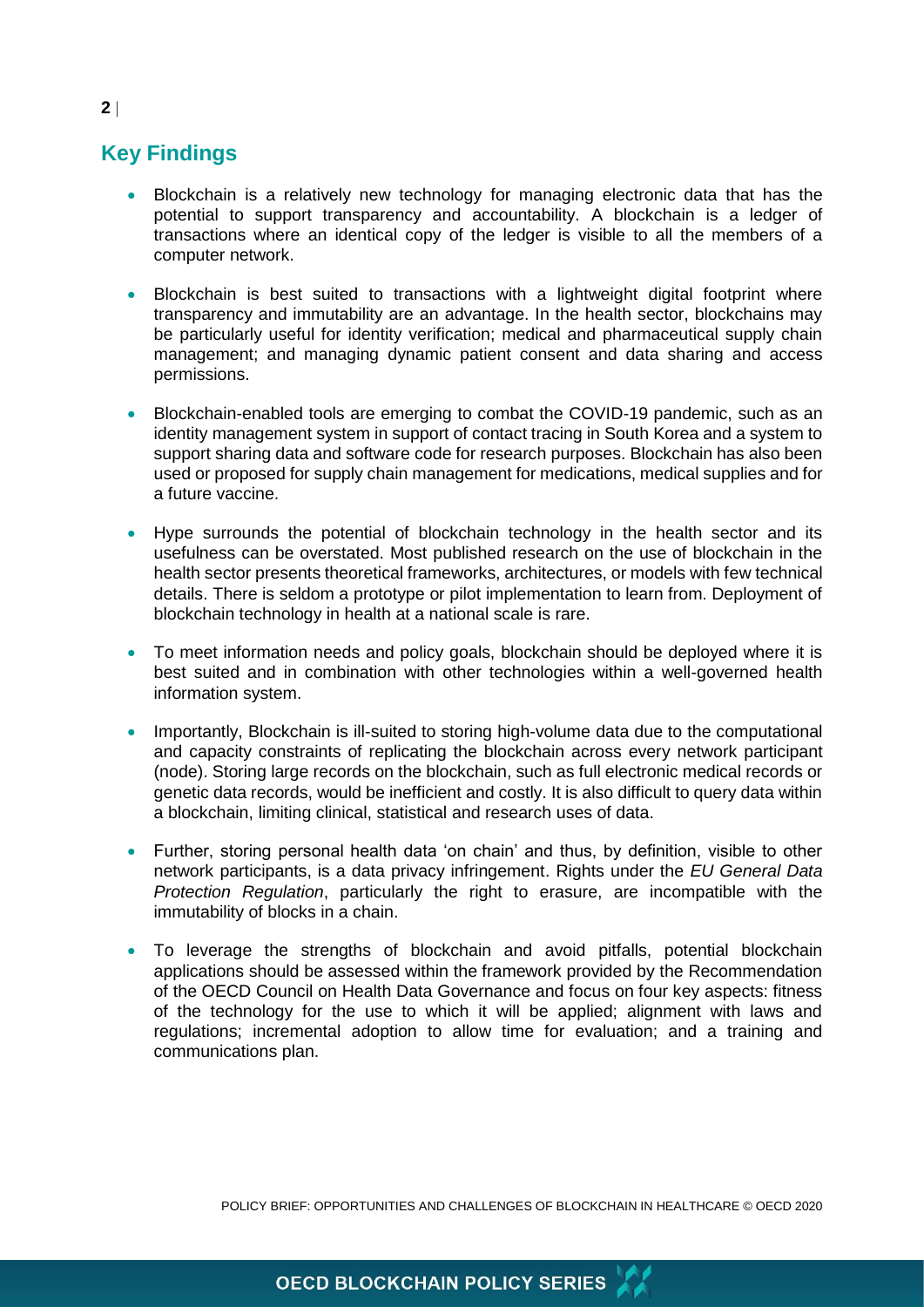#### **Introduction**

Blockchain is a technology designed to manage electronic data that has the potential to support transparency and accountability. A blockchain is a ledger of transactions where an identical copy is visible to all the members of a computer network. Network members validate the data entered into the ledger; and once entered, the data are immutable (OECD, 2020). Blockchain was originally developed for cryptocurrencies to eliminate the need for intermediaries, such as banks, while protecting against a high risk of fraud and theft.

In the health sector, there are transactions where transparent and immutable record keeping may also be important, such as purchasing and shipping transactions in supply chains for medical equipment and pharmaceuticals; and tracking permissions and access of personnel to facilities, medical records or other health data. Questions for policy makers include, to what degree is blockchain necessary to preserve the integrity of these transactions? Do its costs and benefits compare favourably against alternative technologies, such as a traditional, centrally-managed, database?

While well-established systems for assessing pharmaceutical innovations exist, there is no equivalent for other types of innovations, including digital solutions. Often there is asymmetry of information between software vendors and purchasers that can place health systems at a disadvantage. This is particularly problematic for blockchain-enabled solutions, because there are few practical applications of the technology in real-world health care settings to learn from.

This policy brief aims to support health policy makers in evaluating blockchain solutions by explaining (1) what is meant by blockchain technology, and its advantages and limitations and (2) emerging and potential uses in the health sector and the policy considerations in deploying it.

## **Blockchain is a major change from traditional approaches to data management**

In a traditional database, the data are held in a single, central server (or server network) with a centralised database administrator. In contrast, blockchain is an approach to managing data where they are appended on an electronic ledger that is distributed across a peer-to-peer network with no central administration of the data (Figure 1).



#### **Figure 1. Centralised versus a distributed, peer-to-peer network**

Source: Source: HIMSS Blockchain Networks Overview (HIMSS, 2019)

POLICY BRIEF: OPPORTUNITIES AND CHALLENGES OF BLOCKCHAIN IN HEALTHCARE © OECD 2020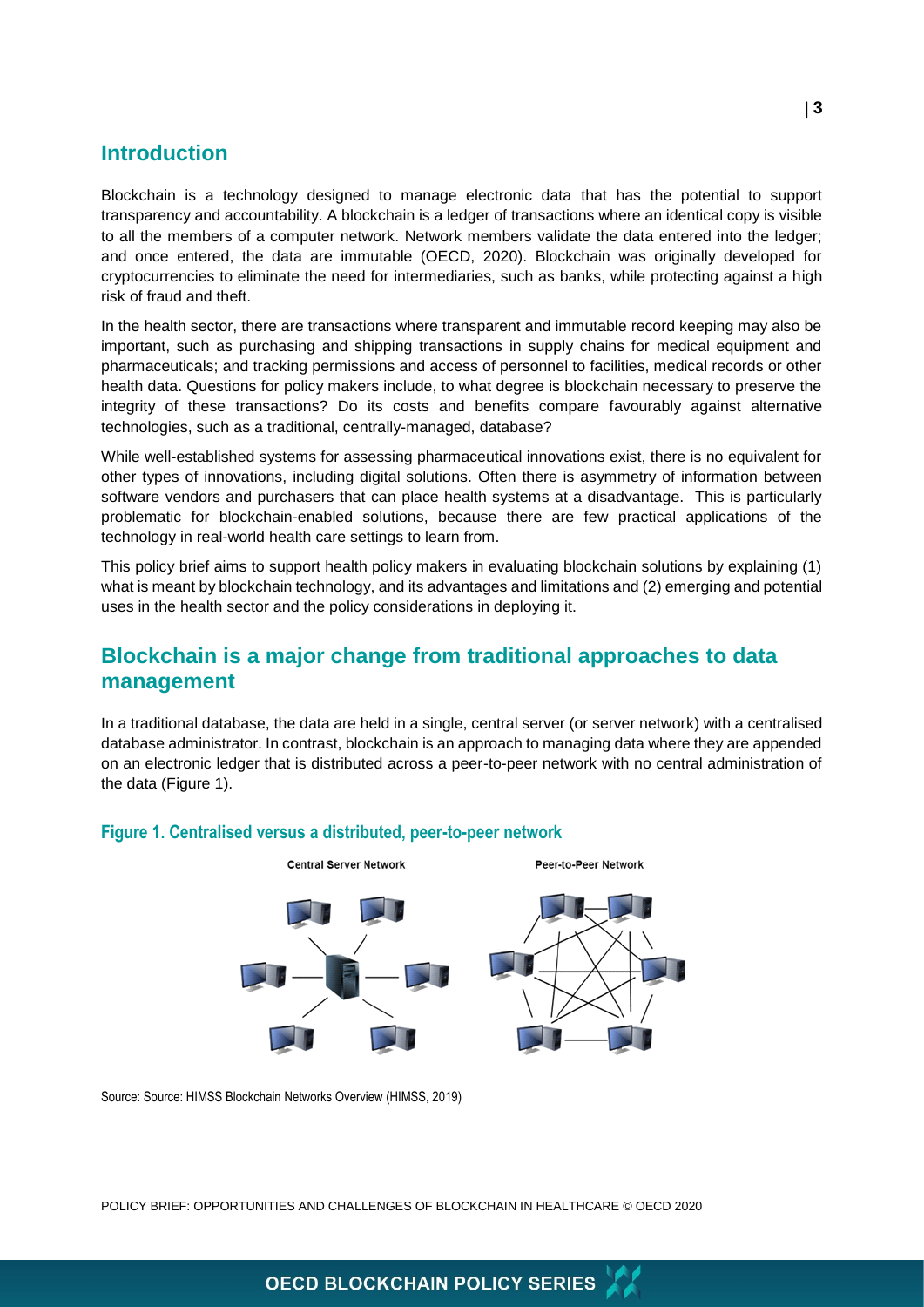#### **Box 1. Blockchain is a family of technologies with different features and costs**

There is no single 'blockchain' just as there is no single database. Rather, there is a range of different ways to deploy the blockchain concept, with different features and operating costs.

Most blockchains have an 'append only' structure. This means that the blockchain allows new data to be entered but, once a block has been added, it cannot be edited or deleted by any of the participants. This 'append only' structure ensures the consistency and validity of each participant's copy of the blockchain, and allows participants to validate each new block appended to the chain.

Each time a user enters a block into the chain they must record information about the transaction into a cryptographic hashing algorithm that produces a code (a set of letters and numbers) that is distinct to that transaction (OECD, 2020). If any part of the data block were later changed, then the hashing algorithm would produce a different code that would be incompatible with the rest of the codes in that blockchain and would alert members of the network to a potential case of data tampering. The degree of difficulty in tampering with blocks rises with the number of participants in a blockchain network because a successful attack would require hacking into many copies of the distributed ledger to change them all simultaneously (Miles, 2017).

Public blockchains for cryptocurrencies, where anyone can join the network and participate in it anonymously, are known for high operating costs and energy consumption. For example, a single bitcoin transaction is estimated to use 718.53 kWh of energy, which is as much energy as an average US household uses in 24 days (Digiconomist, 2020). A reason for the high cost is that public blockchains use 'mining' to validate new blocks of data to be entered into the ledger. Miners are network nodes that compete to validate blocks and are rewarded financially for doing so. For a cryptocurrency, they are checking a new block against past blocks to ensure that a bitcoin sender isn't trying to spend the same funds twice. Results of the mining allow the network to reach a consensus to publish the block to the chain. The average bitcoin transaction involves several confirmations from miners that the block can be published and can take from 10 minutes to a day or more to complete (Tuwiner, 2020). This approach to reaching consensus to add blocks is also called 'Proof of Work'.

Private blockchains, where nodes entering blocks are authorised and known to one another, may not need to rely on 'Proof of Work' methods to validate the data. For example, a private network of authorised users of a health authority's blockchain could agree to use other consensus rules to validate the data and resolve any discrepancies or conflicts, such as 'Proof of Authority' which assigns validation responsibilities to certain network nodes or 'Byzantine Fault Tolerance' which is where a block is published after a sufficient number of nodes vote to do so, even if some fail to vote (EY, 2019).

In a blockchain, data such as a sales transaction record or a medical record are stored in blocks. When the data to complete a block have been entered, the block is added to the chain of previous blocks and a new block is created for the next data entry. Blockchains are decentralised and can have an unlimited number of participants in a network, such as a global network of vendors and purchasers of medical equipment. All participants in a blockchain have a full copy of the blockchain, which is continually updated and synchronised as new blocks are added. A node is a computer/device that stores or provides access to a copy of the blockchain. All the records in a blockchain are visible to all the participants in the blockchain network.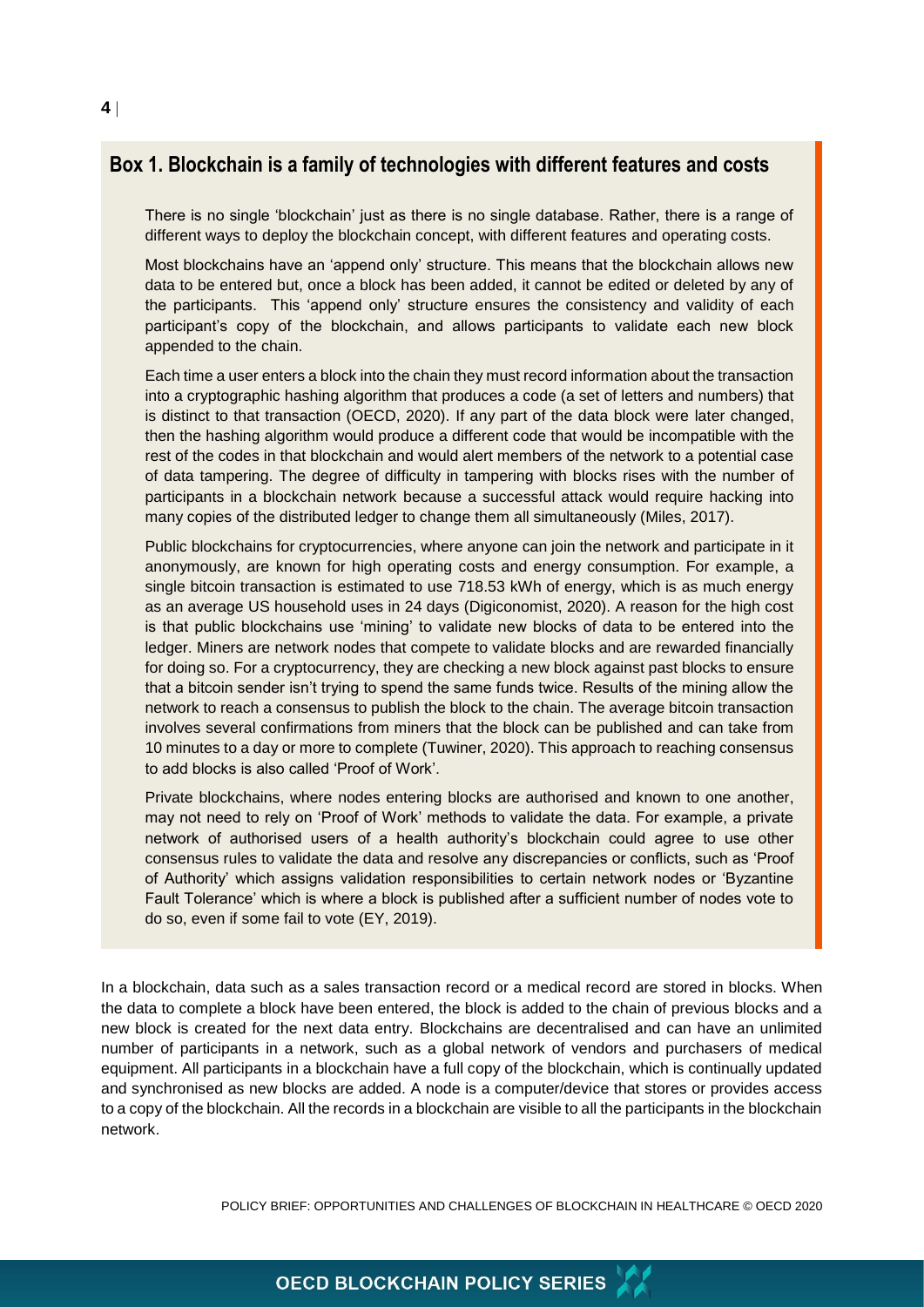While all blockchains have these features, there are many ways to deploy them. Blockchains may be public and open to anyone to participate anonymously, such as a cryptocurrency blockchain, or the they may be private, where network members uploading blocks of data are authorised to do so and known to the members of the network (Box 1).

## **Blockchain fits situations where transparency and immutability of the data are needed**

Blockchain is best suited to recording transactions with a lightweight digital footprint where transparency and immutability are an advantage. In other words, it is best suited to situations where there is less trust among participants in a network and where the size of data blocks is relatively small. Situations in health care where blockchain may be particularly useful include identity verification of patients, providers or suppliers; supply chain management; and management of dynamic patient consent to data uses.

Blockchain is, however, ill-suited to storing high-volume data due to the computational and capacity constraints of replicating the blockchain across every network participant (node). Storing large records on the blockchain, such as full electronic medical records or genetic data records, would be inefficient and costly.

Personal health data are sensitive and subject to legislations protecting data privacy in OECD countries. Storing them 'on chain' and thus, by definition, visible to all other network participants would be a high risk to data privacy, even if records were de-identified.<sup>1</sup> Even storing metadata about personal health data (data about data) on chain, while technically feasible, raises data privacy concerns because of the potential for indirectly disclosing patient identities and because the data cannot be erased. (Panel for the Future of Science and Technology, 2019).

The visibility of the data in a blockchain risks contravening data privacy principles of data minimisation and use limitation (OECD, 2013). Compliance may be addressed if the blockchain is private and permissioned, which is where all the blockchain network nodes are known to one another and nodes must be authorised to view and add to the blockchain. Further, some network nodes may be approved access to only a portion of the ledger.

The distributed ledger makes it difficult for data subjects, such as patients or providers, to exercise rights that are related to the behaviour of the data controller because there is no single data controller, such as one organisation that is the custodian of the data, but rather network nodes that each hold a copy of the data. In the *EU Data Protection Regulation*, rights related to the behaviour of a data controller include the right to access your personal data, to correct them, to be informed about the processing of them, to object to processing of them and to have them erased. Further, the 'append only' aspect of blockchain that is the inability to change or erase data from the chain, is incompatible with the *EU Data Protection Regulation* right to erasure (Panel for the Future of Science and Technology, 2019) and has the potential to conflict with privacy legislations in other jurisdictions.

A related limitation is that, unlike conventional databases, distributed ledgers are difficult to search for specific terms or information. This limits their utility as information repositories for clinical as well as research purposes. User interfaces are still quite rudimentary and in the early phases of development (Vazirani, 2019) and this limits deploying blockchain-enabled ledgers at scale. Given that blockchain is a nascent technology, technological fixes may still emerge as the technology begins to be applied more regularly and across a range of sectors.

 $1$  As electronic health records can be very detailed, re-identification attacks can be successful.

POLICY BRIEF: OPPORTUNITIES AND CHALLENGES OF BLOCKCHAIN IN HEALTHCARE © OECD 2020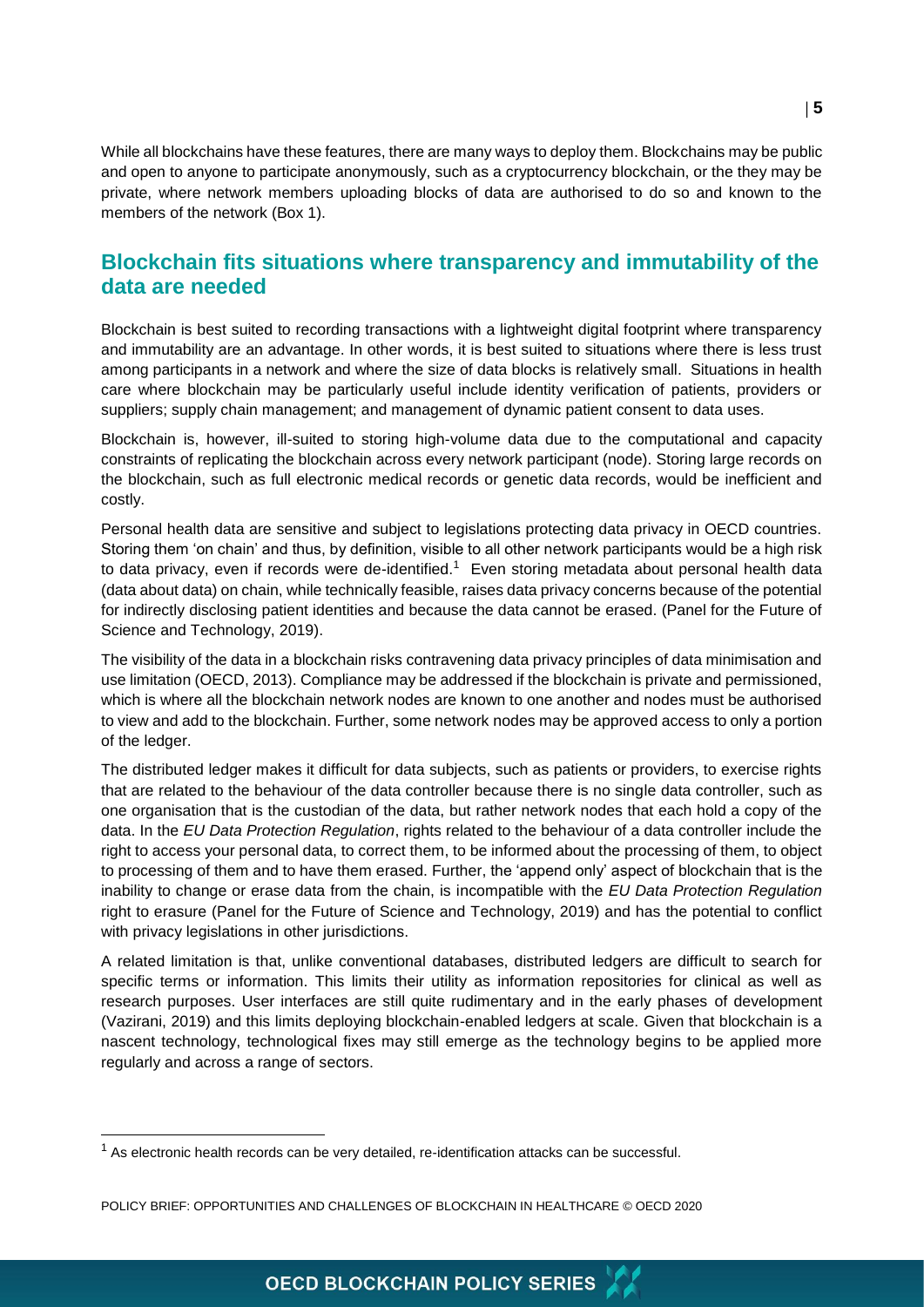# **Blockchain applications in the health sector are limited**

Despite some growth in published research on the uses of blockchain in the health sector, the state of play is still immature. Most research presents novel blockchain frameworks, architectures or models but technical details about the blockchain elements used are rarely provided and there is seldom any prototype or pilot implementation to learn from (Figure 2). Deployment of blockchain technology in health at a national scale is rare. There are examples from some countries, such as Estonia and Malta, of how blockchain technologies offer useful features such as data security protection and management of patient consent. The most promising applications of blockchain in the health care sector are for identity management, dynamic patient consent, and management of supply chains for medical supplies and pharmaceuticals, as discussed below.



**Figure 2. Most research papers on blockchain in health care describe proposals, not solutions**

Source: Hölbl M et al., 2018

## **Blockchain for identity management in health care**

Accurate and verifiable identification of individuals (e.g. patients and providers) as well as organisations (e.g., hospitals, pharmacies, academia and other research institutions) is fundamental to good outcomes in the health sector. A blockchain can add integrity and transparency and combat differential versioning of identities, thus enabling secure identification. This will become increasingly important as more data begin to flow from wearable medical devices and the Internet of Things (IoT) so that these data are, for example, matched accurately with individuals' electronic medical records.

Health care providers – both individual and organisational – must provide accurate and up-to-date information on their location and service availability to enable, for example, patients to locate them; accrediting agencies identify them; and payers to reimburse them accurately. A blockchain may improve the veracity and accuracy of the relevant information.

A blockchain can create an immutable log of each time a data record is accessed or amended. Estonia utilises an application of blockchain technology called KSI to protect government data, including electronic health records, from external cyber-attacks and from internal misuse. The KSI technology provides security without violating data privacy (e-Estonia, 2020). Any amendment to a record can be crosschecked with

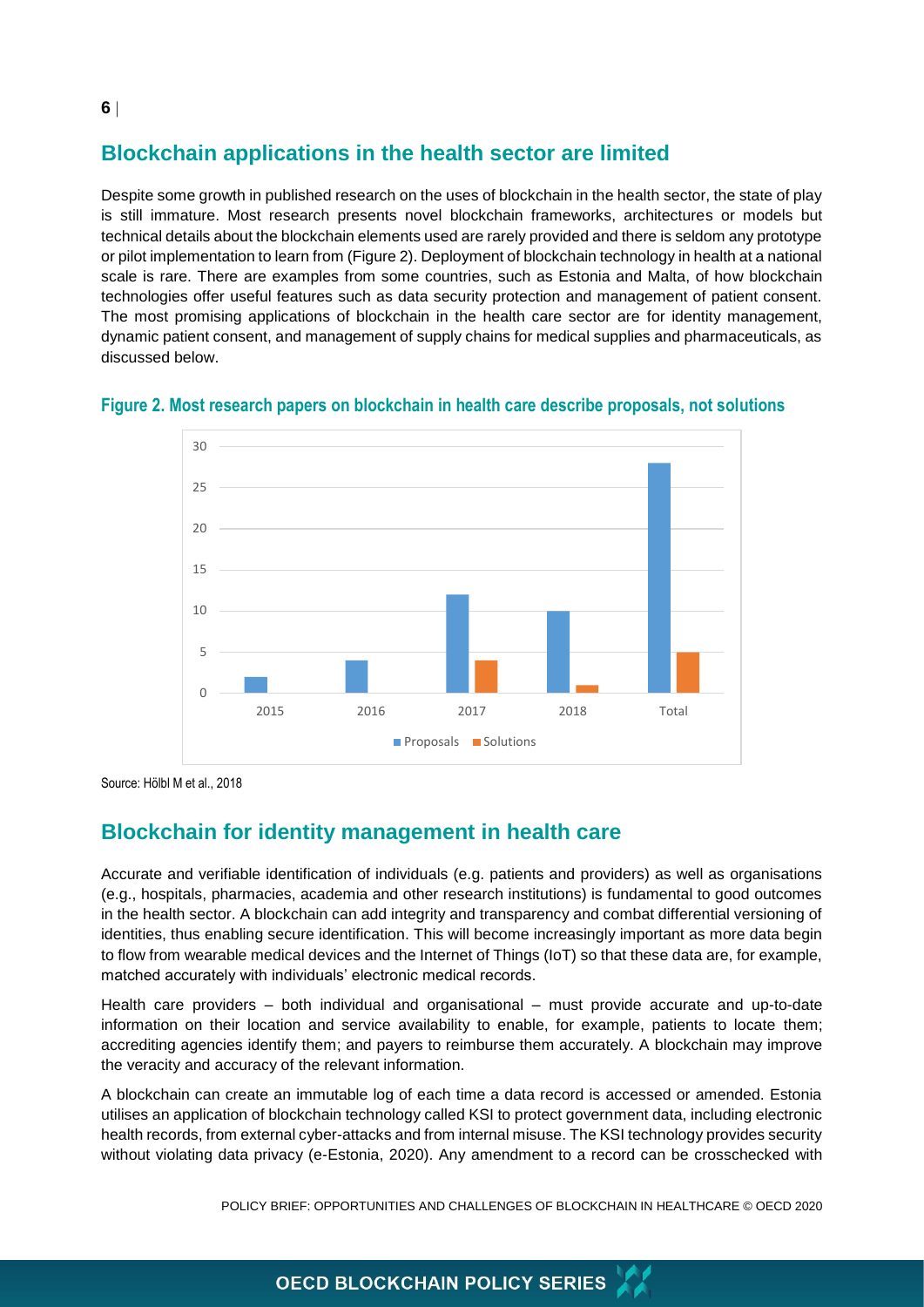separate electronic logs. Suspicious access can be verified quickly, and potentially malicious, systemic action prevented. Like CCTV in high crime-risk locations, the blockchain doesn't intervene when a transgression occurs. Rather, the visibility (transparency) and inability to interrupt or amend the signal of the recording (immutability) is a deterrent.

Notably, the transactional footprint of these instructions, which contains only a catalogue of health records and metadata, is tiny compared to the actual health information that are stored off-chain (Vazirani, 2019). This highlights how, as with most digital innovations, blockchain is most useful when it is applied in combination with other technologies within a health information system.

#### **Box 2. Blockchain for identity verification in a contact tracing app**

Jeju Island, a tourist destination in South Korea, announced they are deploying a blockchainenabled solution to support contact tracing visitors to the island who test positive for SARS-CoV2. Visitors to the island will be required to download a smartphone app and use it to scan the QR codes of businesses and services they access while on the island. When users first download the app, their identity is confirmed via a public blockchain that issues a certificate. A digital fingerprint authentication and PIN code is then set up by the app user on their smart phone and a certificate for those credentials is recorded within a private blockchain. Both certificates are stored on the app user's phone. App user's personal identifying information is stored separately from the record of businesses and services they have used. The app user's data will remain private unless they are required for contact tracing a case of COVID-19.

Source: Blockchain News, 2020

## **Blockchain for management of patient consent and data access permissions**

Blockchain can enable a transparent, auditable way for individuals, using their unique credentials and encryption key, to allow other parties to access their personal health data. This includes granting authority for health professionals, service providers and other relevant actors (e.g. researchers and social care providers) to access their medical records and other information for the purposes of direct health care delivery or to permit research, statistical or other secondary uses of their data.

Given that electronic data can be used and re-used ad infinitum, and new research questions and purposes for data use continually emerge, the incremental or 'dynamic' consent enabled by blockchain provides a highly useful alternative to 'blanket or one-time-only' consent models. If an individual decides to change their terms of permission or consent, the changes can be added as a new block that overrides the previous instructions on the chain.

The Malta biobank is using a blockchain technology called Dwarna to manage dynamic consent of individuals to the usage of their bio specimens in research studies (Mamo N, 2019). The Dwarna web portal stores individuals' consent in a blockchain to create a permanent/immutable record. It increases trust in donating samples to the biobank by allowing individuals to have control over which studies they will participate in and allowing them to withdraw consent and to request that bio specimens be destroyed.

MedRec is a blockchain-enabled system from the Massachusetts Institute of Technology's media lab that associates a medical record with viewing permissions and data retrieval instructions for external databases (MedRec, 2020). It uses blockchain 'smart contracts' to record patient-provider interactions. Once a

POLICY BRIEF: OPPORTUNITIES AND CHALLENGES OF BLOCKCHAIN IN HEALTHCARE © OECD 2020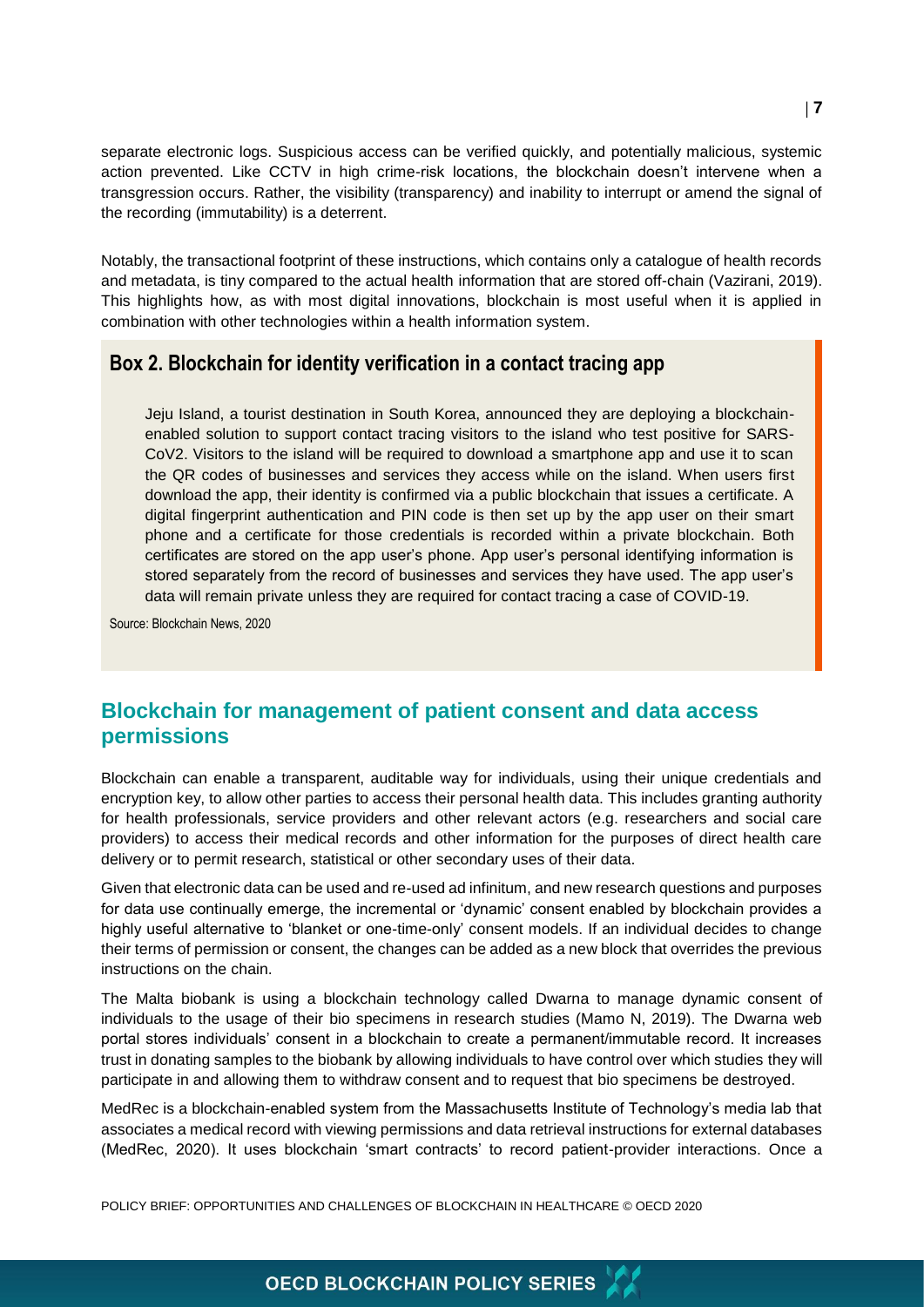#### **8**

provider creates a record, it is verified, and the patient authorizes its viewing permissions. The party receiving new information receives an automated notification, and an encrypted pointer to the new medical record. Permissions are stored on the chain. This system allows patients to access and control their data. So far, it has been successful with medications, blood tests, vaccination histories, and other therapeutic interventions.

A trustworthy record of data ownership is the goal of RadBit, which allows patients to keep possession of their medical images along with an immutable chain of custody (Nichol, 2017). Temporary keys ("tokens") can be created by users of the blockchain and passed on to health care providers and insurance companies, providing them temporary access. The token is independent of the data, containing only authorization commands, and is verified and validated by adding them to the chain, triggering the dispatch of required reports. Potential ways to improve the integrity are to use blind signatures, which reinforce protection from tampering as well as confirming the sender's and viewer's identities, or to use signatures from multiple authorities.

Blockchain technologies for patient consent and permissions for data sharing and access are being deployed to improve recruitment and retention as well as patient and participant empowerment in biomedical research (Dubovitskaya A, 2019). Two notable blockchain-backed efforts in the pharmaceutical ecosystem are the Innovative Medicines Initiative (IMI) Blockchain Enabled Healthcare (IMI 2018) Project and the Pharmaceutical Users Software Exchange (PhUSE) Blockchain Project.

Blockchains could be used as a secure way to control the flow of personal data in the recruitment of participants to clinical trials (Angeletti F, 2017). A blockchain may protect the interests of both the individual, who can keep their data private until an agreement is reached, and the research team, which can trust that it is acquiring useful and authentic data.

A new blockchain application called Research Foundry has emerged to enable management of consent and permissions for the sharing of and access to health data, metadata, software code and other products connected with health research, including research related to the COVID-19 pandemic (Burstiq, 2020). It aims to facilitate cross-border collaboration in a way that ensures participants remain in compliance with applicable data privacy law. In this solution, network nodes control what data they wish to make visible to other participants. For example, metadata about a data repository may be shared with all participants while the health data repository remains private and not visible to the nodes on the blockchain. When there is an agreement to share all or part of a repository with other specific nodes then the sharing can be facilitated. The technology provider cannot access the private data repository without the explicit permission of the data owner.

## **Blockchain for managing medical and pharmaceutical supply chains**

The most common use of blockchain across industries is for managing product supply chains. In the health sector, block chains are beginning to be used to manage supply chains for medications, clinical supplies, blood products, and medical devices.

Applications of blockchain in this sphere include the following (Clauson KA, 2018).

- Product identification: a unique product identifier may be validated more easily and quickly (e.g. in case of product failure).
- Tracing: manufacturers, distributors or dispensers can use a distributed ledger that automatically verifies relevant information.
- Product verification: verifies the authenticity of a product and enables public and private actors to detect products suspected as counterfeit, unapproved, or dangerous.
- Notification and response: enable a secure system to notify regulatory authorities of non-compliant products or transactions.

POLICY BRIEF: OPPORTUNITIES AND CHALLENGES OF BLOCKCHAIN IN HEALTHCARE © OECD 2020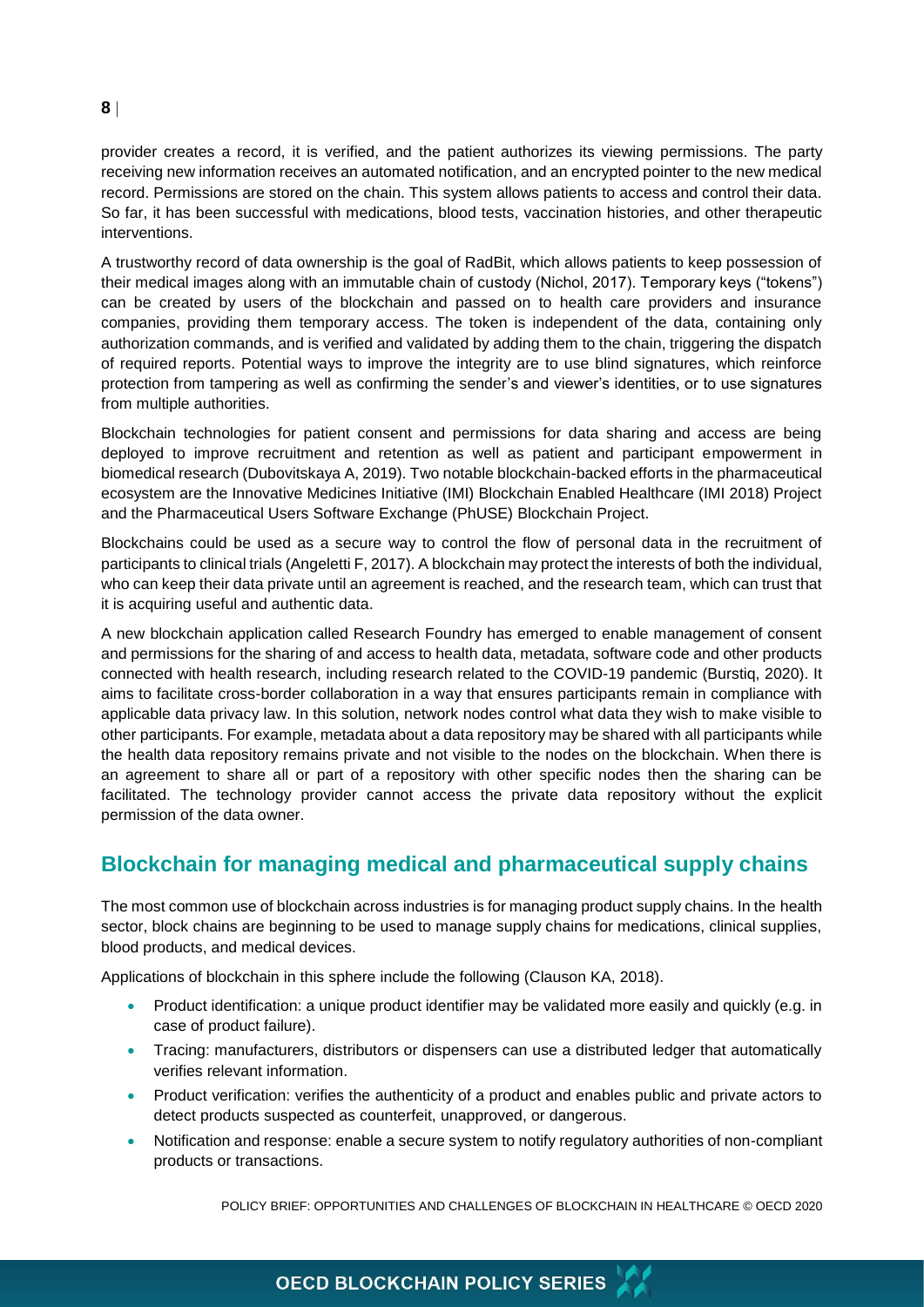Other relevant product and transaction information, such as licensing.

For example, health care systems are challenged to acquire medical equipment and supplies to combat COVID-19 due to high demand. Trust issues arise from the breakdown of supply chains with known vendors. Concerns about new vendors include compliance with standards, customs certification, timeliness of delivery of goods and fraud. These trust issues are further amplified by requirements of suppliers for upfront payment. Blockchain is a possible technology to assure the credibility of suppliers and to track shipments (Degnarain, 2020). In April 2020, IBM announced a blockchain enabled network - IBM Rapid Supplier Connect – to connect governments and health care organisations with non-traditional suppliers of equipment, devices and supplies to combat COVID-19 (IBM, 2020).

Trust issues exist in pharmaceutical supply chains. They include concerns about protection of intellectual property, quality control, counterfeiting and illicit drug sales (Mettler, 2016). With immutability of records, the blockchain may be an effective technology to verify the authenticity of suppliers and purchasers (MediLedger, 2020). For example, in the Hyperledger's Counterfeit Medicines Project, products are timestamped and entered on a blockchain for tracking and verification (Taylor, 2016). Ensuring adequate supply and avoiding shortages of drugs is another emerging problem area that can benefit from the transparency and immutability brought by blockchain technology. In China, hospitals have deployed blockchain to ensure accurate tracking and timely delivery of medications to Covid-19 patients' homes (Ting DSW, 2020).

Similar risks exist for medical device supply chains. These can range from safety and effectiveness issues, to high-risk devices with a history of security vulnerabilities (Goodin, 2017). Once agreed standards and protocols are in place, a blockchain could add security, transparency and authenticity to these efforts.

The need to manage the availability of staff, hospital beds, ICU beds and life-saving equipment across multiple hospitals and health authorities is high during the Covid-19 pandemic. Where there are trust issues or limited information sharing capabilities, blockchain may be a useful solution.

#### **Box 3. Blockchain may be the right technology to manage COVID-19 vaccine distribution**

An equitable distribution of a COVID-19 vaccine would require a global consensus on its distribution and a supply management system that is transparent, verifiable and timely. Blockchain may be a suitable technology for such a difficult task, allowing all countries and participating organisations to be nodes in a network that can view the records that would be immutable and updated in real time (Shukla P, 2020). The system could track key factors such as production, distribution and stock of vaccine and related supplies (needles, glass vials, refrigeration units) within and across countries; and track the quality of the vaccine, such as batch number, producer, expiry date and temperature control. Further, the system should support measuring loss and waste, so that they can be minimised.

Source: Shukla P, 2020

## **Policy considerations for deploying blockchain**

Theoretical and practical use cases suggest that blockchain may add value to the digital transformation of health systems, particularly in the areas of identity verification, patient consent and data sharing and access permissions, and medical and pharmaceutical supply chain management. However, to achieve

POLICY BRIEF: OPPORTUNITIES AND CHALLENGES OF BLOCKCHAIN IN HEALTHCARE © OECD 2020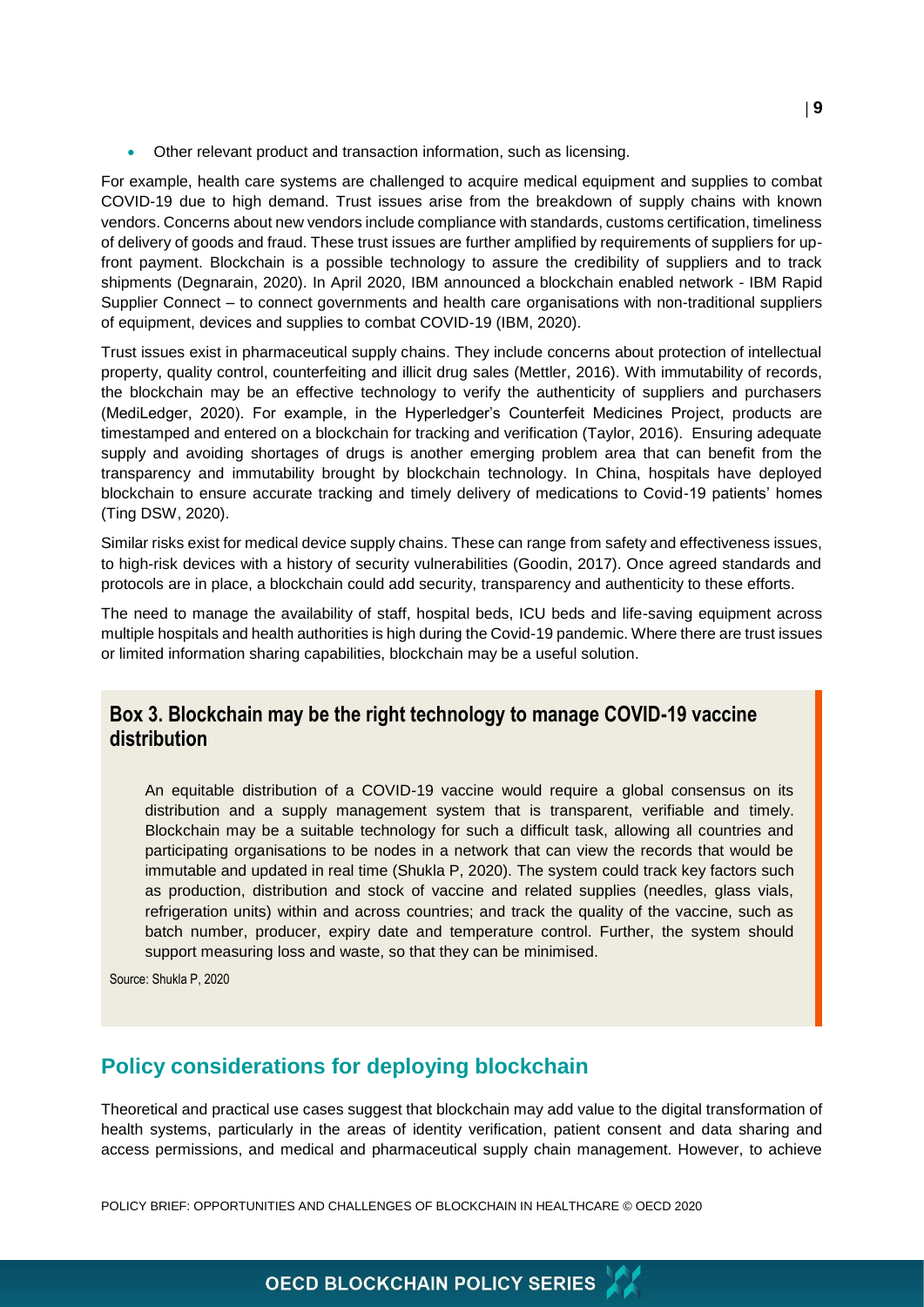#### **10**

policy goals it should be deployed in combination with other technologies and a robust health information system and data infrastructure which, working together, provide the optimal solution to meet health information needs.

Hype surrounds the potential of blockchain technology in the health sector and its usefulness can be overstated. Blockchain doesn't remove the most challenging obstacles to the digital transformation of the health sector, such as a lack of data interoperability, and it doesn't replace the need for health data governance.

While blockchains do not need a central authority to hold data, they do not remove the need for any authority at all. Given the nature of the health sector and that its data are often personal and sensitive, blockchain applications will rely on regulation and oversight as well as standards and protocols. The consensus system for governing any blockchain is not based on technology but requires an agreement among participants.

With multiple actors and participants, a trusted body to make the rules (or, more accurately, the 'rules that set the rules') will always be needed. This can be the government, or an established agency or institution. For example, Standards Australia led the development of a road map of priorities to help establish common terminology for blockchain-enabled technologies (Standards Australia, 2017).

The cost of development and implementation of technologies is a key consideration for policy makers. Evidence from Estonia, where blockchain technology has been deployed in the national health system, suggests that the direct costs in terms of technical development and implementation are modest. Once the core architecture is developed, additional applications may be added at a lower cost. As with any technological transition, most costs are incurred to change processes, workflows and behaviours to ensure that the technology will be used as envisaged. Of course, operational costs will depend on the efficiency of the blockchain design and minimisation of the volume of data stored 'on chain'.

Blockchain represents a significant departure from the traditional notion of data management and storage and stakeholder communication is very important for the successful deployment of the technology. Training and education of the health workforce would be needed to ensure its effective and efficient use. When the technology is deployed to enable patients to have greater control over and access to their data, successful implementation will rely on public consultation and information to educate patients on how to access the technology and their rights and responsibilities.

The immutability of blockchains can be a doubled-edged sword. As it stands, the metadata stored on a blockchain that pertains to an individual's health record cannot be erased. While information stored offchain can be deleted, the record that the information previously existed cannot be removed from the chain. This information can be potentially sensitive and a legal question arises whether the metadata counts as personal health data (Panel for the Future of Science and Technology, 2019). The field is rapidly evolving and technological solutions to address this problem may be found, such as masking blocks associated with a specified signature.

While blockchain-based ledgers are inherently secure and tamper-proof in terms of the data they contain, this does not ensure that the data entered are correct or of sufficient quality. In addition to user error, there is also potential for malicious actors to influence individuals' decision-making regarding consent and permissions to use their data. This risk is particularly important within ageing populations with growing numbers of people who are physically and cognitively vulnerable. Blockchain cannot manage this risk; only governance, regulation and enforcement can.

Given its central role in helping to manage health data (including sensitive, personal health data), an assessment of the use of blockchain in the sector is best approached within the framework provided by the Recommendation of the OECD Council on Health Data Governance (OECD, 2019). This concerns not only the mechanisms concerning privacy, security and consent but also those dealing with communication, engagement, education and the fostering of trust among stakeholders.

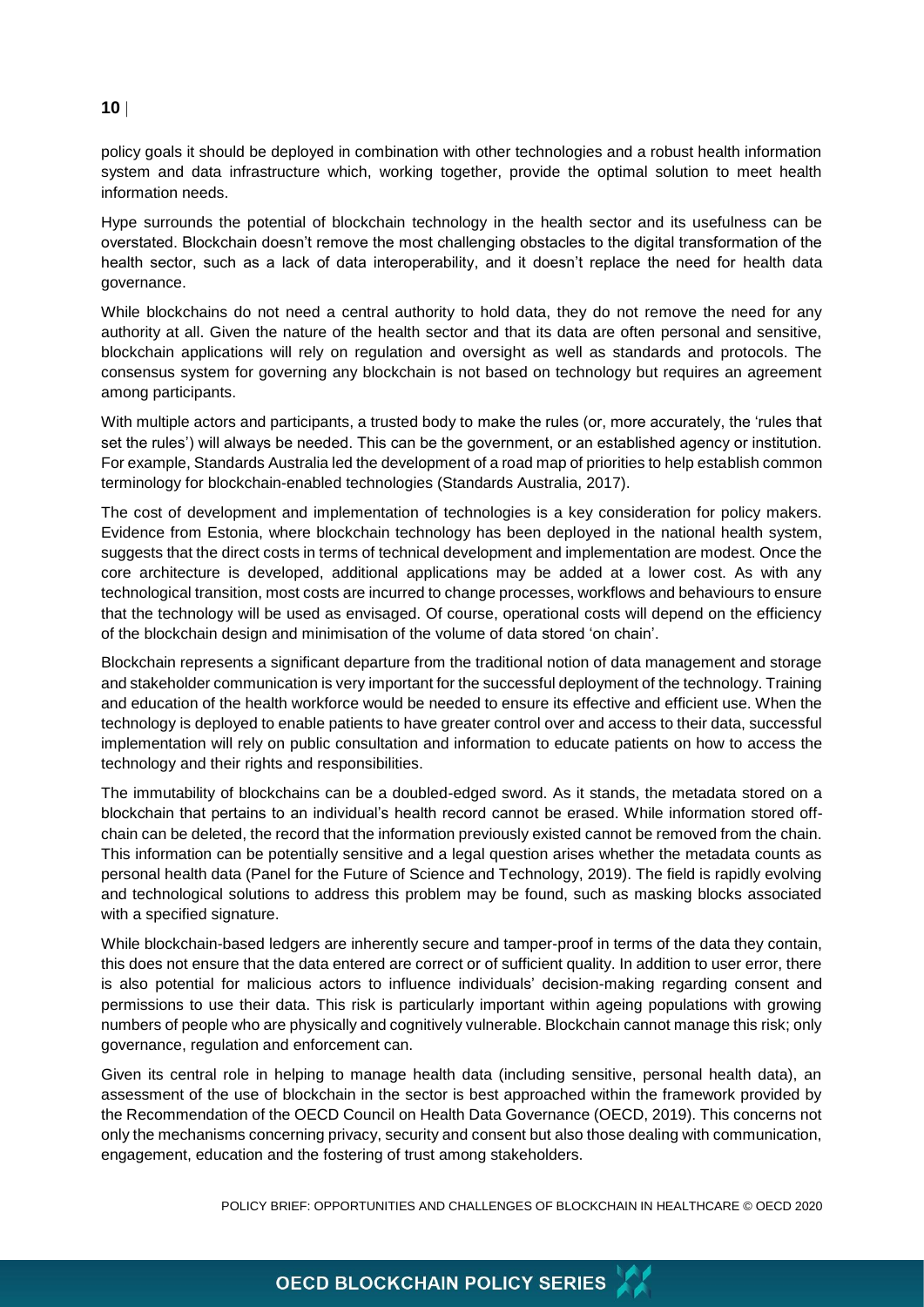Four principles should assist policy makers with implementing blockchain technology in health.

- 1. Fit-for-purpose. Blockchain is an enabling, general-purpose digital technology. It should be evaluated on its merits and applied where it is the best application for the problem at hand, after comparing it to alternative solutions.
- 2. Governance and regulatory alignment. Blockchain-based solutions have particular features that must be evaluated in terms of the compliance of the solution with laws, regulations and data governance frameworks.
- 3. Incremental integration. Blockchain-enabled solutions should be considered in relation to existing systems and technologies. Blockchain should complement and leverage existing systems and be tested incrementally in a controlled environment before large-scale implementation.
- 4. Education, awareness and user-based design. Blockchain requires a new way of thinking about data and information. Users of this technology, including patients and the public, must be educated regarding the features of this technology and the implications of its use for data ownership, access and privacy.

## **References**

- Angeletti F, C. I. (2017). The Role of Blockchain and IoT in Recruiting Participants for Digital Clinical Trials 2017 , Split, 2017, pp. 25th International Conference on Software, Telecommunications and Computer Networks (SoftCOM), pp. 1-5.
- Burstiq. (2020, 04 06). Introducing Research Foundry. Retrieved from Burstiq: https://www.burstiq.com/
- Clauson KA, B. E. (2018, 03 23). Leveraging Blockchain Technology to Enhance Supply Chain Management in Healthcare. Blockchain in Healthcare Today, 1. Retrieved from https://doi.org/10.30953/bhty.v1.20
- Degnarain, N. (2020, 03 22). Five Ways Blockchain Can Unblock The Coronavirus Medical Supply Chain. Forbes. Retrieved from https://www.forbes.com/sites/nishandegnarain/2020/03/22/5-ways-blockchain-can-unblock-thecoronavirus-medical-supply-chain/#25d72dd11380
- Digiconomist. (2020, 04 06). Bitcoin Energy Consumption Index. Retrieved from https://digiconomist.net/bitcoinenergy-consumption
- Dubovitskaya A, N. P. (2019). Applications of Blockchain Technology for Data-Sharing in Oncology: Results from a Systematic Literature Review. Oncology. Retrieved from https://www.karger.com/Article/Pdf/504325
- Goodin, D. (2017, 08 30). 465k Patients Told to Visit Doctor to Patch Critical Pacemaker Vulnerability. Arstechnica. Retrieved from https://arstechnica.com/information-technology/2017/08/465k-patients-need-a-firmware-updateto-prevent-serious-pacemaker-hacks/
- HIMSS. (2019, 01 28). Blockchain Networks Overview. Retrieved from https://www.himss.org/library/blockchainnetworks
- Hölbl M, K. M. (2018). A Systematic Review of the Use of Blockchain in Healthcare. Symmetry. 10. 470. . Symmetry, 10(10), 470. doi:10.3390/sym10100470
- Mamo N, M. G. (2019). Dwarna: a blockchain solution for dynamic consent in biobanking. European Journal of Human Genetics. Retrieved from https://doi.org/10.1038/s41431-019-0560-9
- MediLedger. (2020, 04 06). The MediLedger Network. Retrieved from https://www.mediledger.com/
- MedRec. (2020, 04 06). What is MedRec? Retrieved from MedRec: https://medrec.media.mit.edu/
- Mettler, M. (2016). Blockchain technology in healthcare: The revolution starts here. IEEE 18th International Conference on e-Health Networking, Applications and Services (Healthcom), 1-3. Retrieved from https://doi.org/10.1109/HealthCom.2016.7749510

POLICY BRIEF: OPPORTUNITIES AND CHALLENGES OF BLOCKCHAIN IN HEALTHCARE © OECD 2020